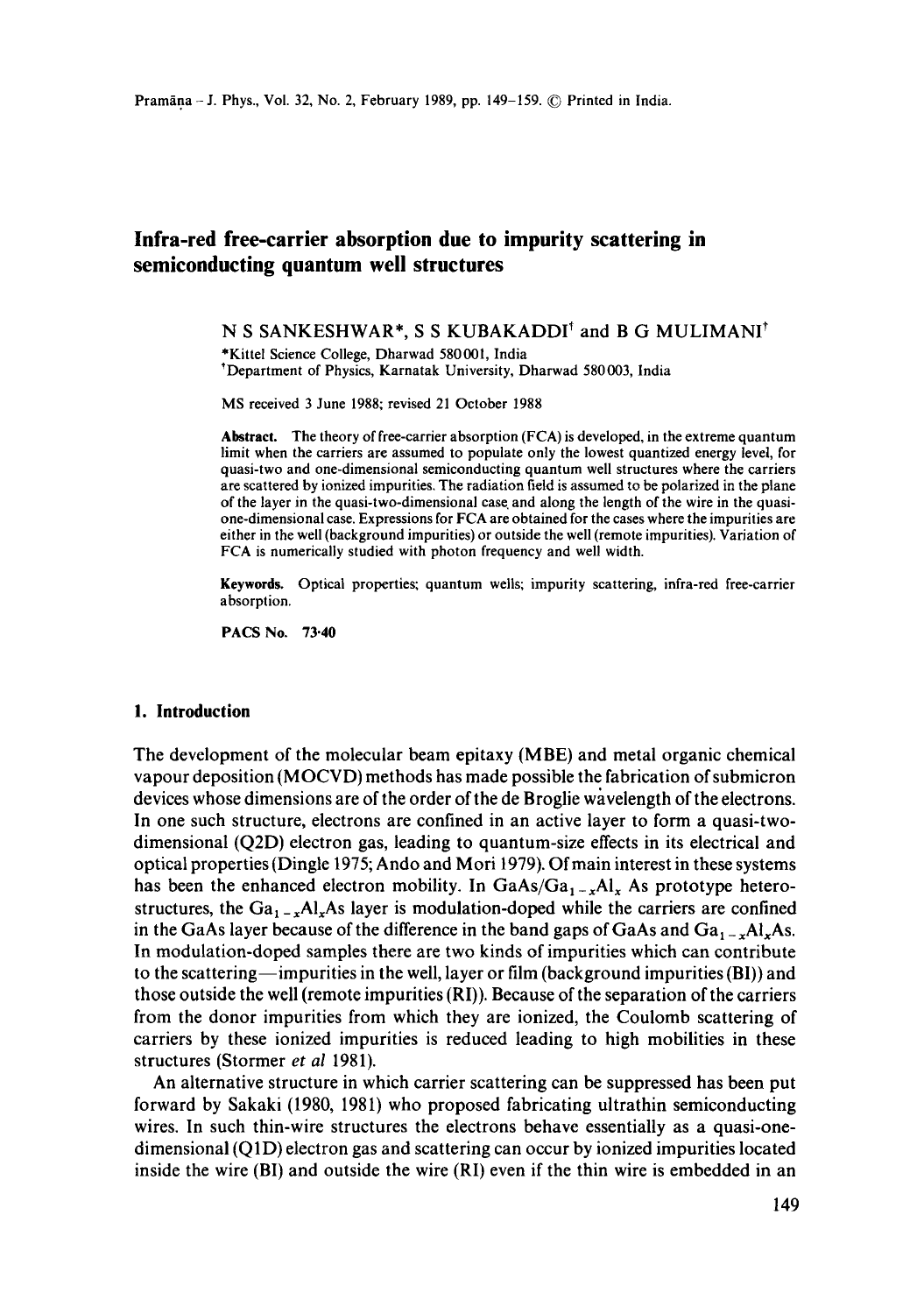insulating structure. Recently, Petroff *et al* (1982) fabricated the GaAs quantum well wires (QWW) by MBE and studied some of its optical properties experimentally.

In recent years there has been growing interest in the study of free-carrier absorption (FCA) in Q2D and Q1D semiconducting quantum well structures. The FCA accounts for the absorption of photons of frequencies  $\Omega$  lower than those which give rise to interband transitions, that is,  $\hbar \Omega < E_{q}$  where  $E_{q}$  is the band gap of the semiconductor. The direct absorption of a photon by a free carrier is forbidden as it violates energy and momentum conservation laws. In the presence of phonons, ionized impurities or other lattice imperfections a free carrier may absorb a photon via a second order process in which the free carrier changes its momentum by scattering off the phonons or impurities. In this sense FCA is a powerful means of determining the possible scattering mechanisms and has been studied in bulk semiconductors with regard to various scattering mechanisms, one of them being the ionized impurity scattering (Fan 1956; Nag 1980). It is, therefore, also of interest to investigate FCA in Q1D and Q2D semiconducting structures, when electrons are scattered by ionized impurities.

FCA has been studied in Q2D quantum well structures when the free carriers are scattered by acoustic phonons via deformation potential coupling (Spector 1983), polar optical phonons (Adamska and Spector ! 984), non-polar optical phonons (Kubakaddi and Mulimani 1985a) and ionized impurity scattering in the absence of screening (Sankeshwar *et al* 1987). The hot free-carrier intraband absorption coefficient of n-GaAs inversion layers has been calculated for various scattering mechanisms and compared with the experimental data deduced from far-infra-red absorptivity measurements (Vass 1986). Similarly, FCA has been investigated in QWW for the case where the carriers are scattered by acoustic phonons (Kubakaddi and Mulimani 1985b; Adamska and Spector 1986), optical phonons (Adamska and Spector 1986) and nonpolar optical phonons (Kubakaddi and Mulimani 1988). In this paper, we extend the theory of FCA in Q2D and Q1D semiconducting quantum well structures to the case where electrons are scattered by screened ionized impurities. We consider the case when the radiation field is polarized in the plane of the layer in Q2D case and along the length of the wire in Q<sub>1</sub>D case. Further, we restrict ourselves to the extreme quantum limit (EQL) in which only the ground state of the system is occupied. This allows us to investigate FCA in the infra-red region as will be clear in the following section. In  $\S 2$  we present the formalism and derive expressions for FCA coefficients in Q2D and QID systems. Section 3 contains results and discussion.

# 2. **Theory**

The FCA coefficient  $\alpha$  is given by (Meyer 1958)

$$
\alpha = \frac{\varepsilon^{\frac{1}{2}}}{n_0 c} \sum_i (W_i^{\text{abs}} - W_i^{\text{em}}) f_i \tag{1}
$$

where  $\varepsilon$  is the dielectric constant of the medium,  $n_0$  the number of photons in the radiation field and  $f_i$  the carrier distribution function. The sum is over all initial states of the system.  $W_i^{abs}$  and  $W_i^{cm}$  represent the transition probabilities for the absorption and emission of photons, respectively and can be calculated using the standard second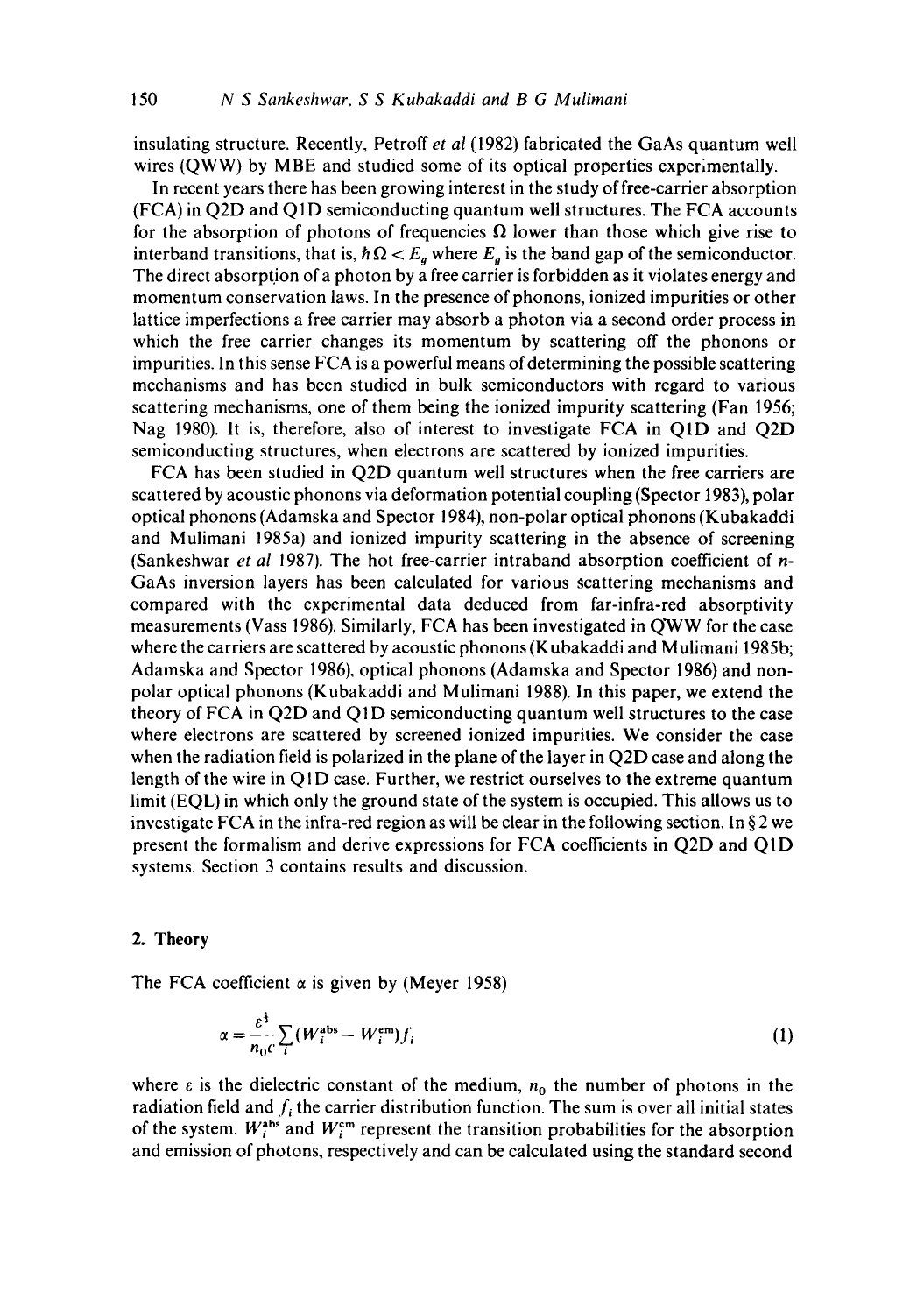order Born golden rule approximation. These can be expressed as

$$
W_i^{\text{abs, em}} = \langle W_i^{\pm} \text{ (imp)} \rangle, \tag{2}
$$

where  $\langle \rangle$  denotes an appropriate average over impurity distribution with the transition probabilities  $W_i^{\pm}$  (imp) defined by

$$
W_i^{\pm}(\text{imp}) = \frac{2\pi}{\hbar} \sum_{f} |\langle f | M | i \rangle|^2 \delta(E_f - E_i \mp \hbar \Omega). \tag{3}
$$

The transition matrix-elements  $\langle f|M|i\rangle$  are given by

$$
\langle f|M|i\rangle = \sum_{j} \left| \frac{\langle f|H_{\text{rad}}|j\rangle\langle j|V_{\text{imp}}|i\rangle}{E_{i} - E_{j}} + \frac{\langle f|V_{\text{imp}}|j\rangle\langle j|H_{\text{rad}}|i\rangle}{E_{i} - E_{j} \pm \hbar\Omega} \right|.
$$
\n(4)

Here  $H_{rad}$  is the electron-photon interaction Hamiltonian and  $V_{imp}$  is the scattering potential due to impurities.  $\hbar\Omega$  is the energy of the photon and  $E_i$  and  $E_f$  denote the initial and final state energies of the electrons, respectively. The sum is over all the intermediate statesj of the system. The above expressions can be evaluated in Q2D and Q1D quantum well structures using the appropriate energy eigenfunctions, eigenvalues and distribution functions.

#### *2.1 Q2D quantum well structures*

Adopting a single-band spherical effective mass model for the electrons confined to move in the x-y plane, the electron wavefunctions  $\psi_{nk}$  and the energy eigenvalues  $E_{nk}$ are given by

$$
\psi_{nk}(x, y, z) = (2/V)^{1/2} \exp\left(i\mathbf{k} \cdot \mathbf{r}\right) \sin\left(n\pi z/d\right) \tag{5}
$$

and

$$
E_{nk} = \frac{\hbar^2 k^2}{2m^*} + n^2 E_0, \quad n = 1, 2, 3, ... \tag{6}
$$

where

$$
E_0 = \pi^2 h^2 / 2m^* d^2
$$
.

Here r and k denote the position vector and the wavevector in the *x-y* plane, respectively, V the volume of the material, d the thickness of the layer and  $m^*$  the effective mass of the electrons. For the energy eigenvalues given by (6) the distribution function  $f_{nk}$  for a non-degenerate electron gas can be shown to be (Kubakaddi and Mulimani 1985a)

$$
f_{nk} = \left(\frac{\pi \hbar^2 n_s}{m^* k_B T \gamma}\right) \exp\left(-\frac{n^2 E_0}{k_B T}\right) \exp\left(-\frac{\hbar^2 k^2}{2m^* k_B T}\right),\tag{7}
$$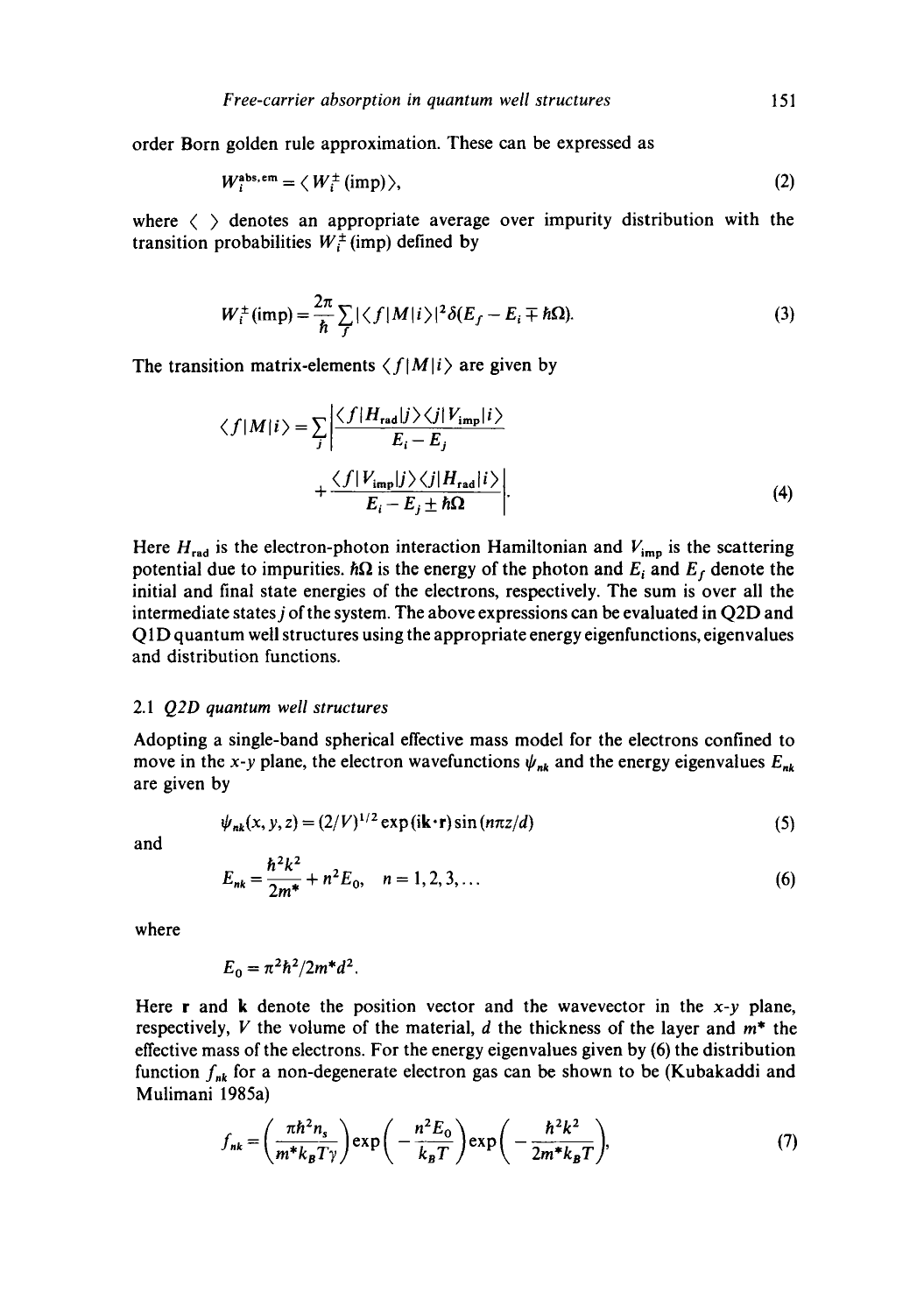where

$$
\gamma = \sum_{n=1}^{\infty} \exp\left(-\frac{n^2 E_0}{k_B T}\right)
$$

and  $n<sub>s</sub>$  is the surface concentration of the electrons.

FCA is particularly important in determining the optical absorption when the carriers are confined to the lowest sub-band and the energy of the photon is insufficient to cause a transition to the next higher sub-band. In this case, the frequency and the thickness dependence of the absorption should, in particular, be sensitive to the scattering mechanism. As mentioned earlier we will, in what follows, restrict ourselves to the EQL in which the scattering of the electrons is confined to within the  $n = 1$  level. For example, in GaAs layers of thickness  $100~\text{\AA}$  the energy difference between the lowest sub-band and the first excited sub-band is 168 meV which is much larger than the thermal energy  $k_B T$  which is 26 meV at  $T = 300$  K. Also, it may be noted that the energy of the photon, in the infra-red region, is much less than the sub-band separation.

Using the wavefunctions given by (5) we obtain for the matrix elements of the electron-photon interaction Hamiltonian

$$
\langle 1, \mathbf{k}' | H_{\text{rad}} | 1, \mathbf{k} \rangle = -\frac{e\hbar}{m^*} \left( \frac{2\pi\hbar n_0}{\varepsilon \Omega V} \right)^{\frac{1}{2}} \mathbf{e} \cdot \mathbf{k} \, \delta_{k'_x, k_x} \delta_{k'_y, k_y},\tag{8}
$$

where e is the polarization vector of the radiation.

Impurity scattering has been studied by several workers (Hess 1979; Fell *et al* 1978; Lee *et al* 1983; Mori and Ando 1980). The impurity potential has been taken to be twodimensional in some analysis (Fell *et al* 1978) while in others the three-dimensional nature of the potential has been taken into account (Lee *et al* 1983). In their detailed work Lee *et al* (1983) have obtained expressions for both the scattering potential and scattering rates for screened ionized impurity scattering using both the delta function model (DFM) for the probability density of the electrons and the sine function model (SFM) given by (5). Using the screened scattering potential (Lee *et al* 1983) for an impurity of charge Ze located at  $z = z_0$  we obtain, in the SFM, the matrix element

$$
\langle 1, \mathbf{k'} | V_{\text{imp}} | 1, \mathbf{k} \rangle = \left( -\frac{8\pi^3 Ze^2 d^2}{V \epsilon} \right) [Q^4 + (4\pi^2 + 3S) Q^2 + 8\pi^2 S]^{-1} I(Q, z_0)
$$
 (9)

where

$$
I(Q, z_0) = \frac{Q^2}{\pi^2} \sin^2(\pi z_0/d) + 2 - \exp(-Qz_0/d)
$$
  
-  $\exp\{-Q[1-(z_0/d)]\}$  BI (10)

$$
= \left[\exp(Q) - 1\right] \exp(-Qz_0/d), \quad \text{R1} \tag{11}
$$

with  $Q = qd$  and  $q = |\mathbf{k} - \mathbf{k}'|$ .  $S = S_1d = 2\pi e^2 n_s d/(k_B T \varepsilon)$ , where  $S_1$  is the screening parameter (Stern and Howard 1967) for carriers in the lowest sub-band.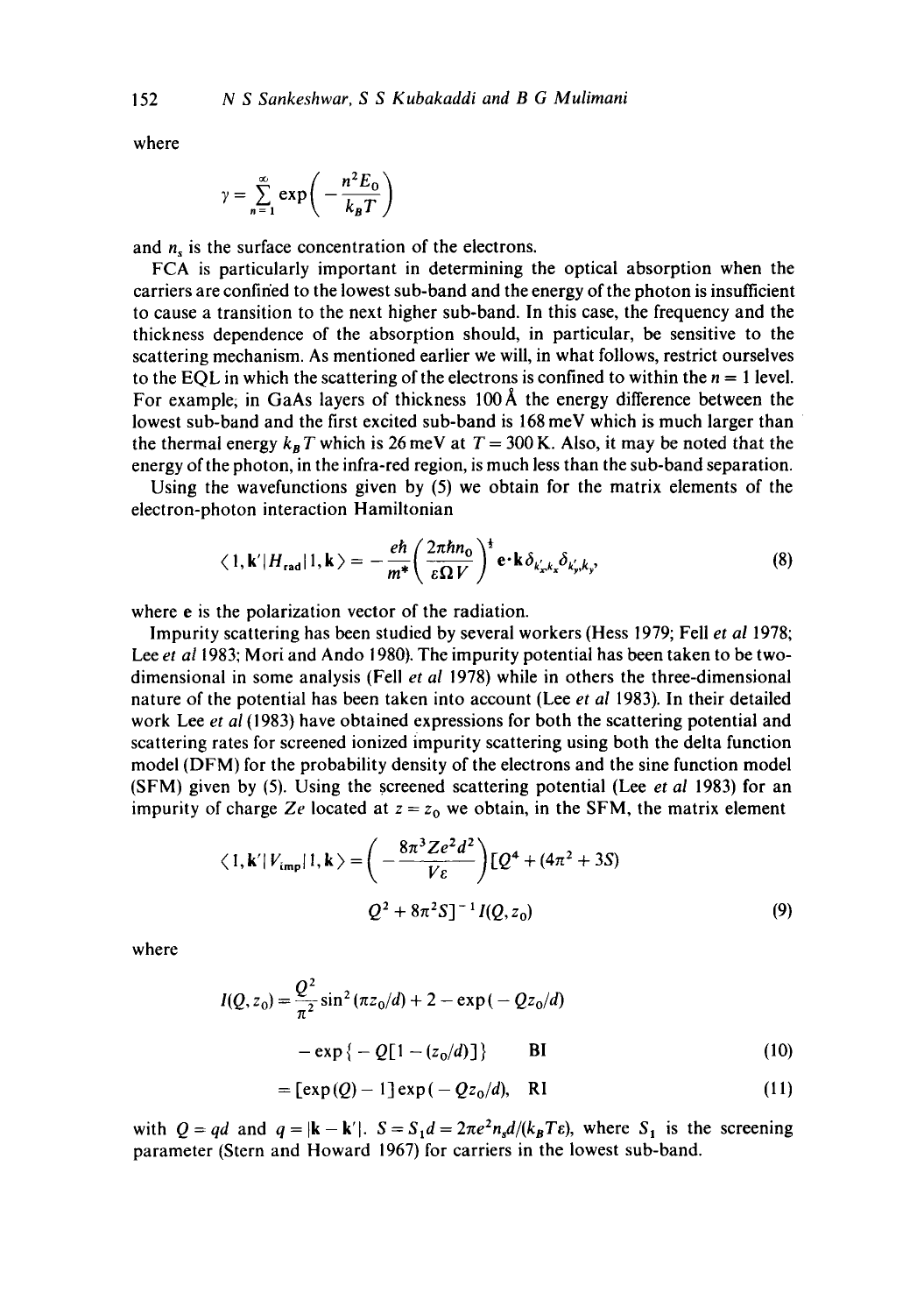In the DFM the matrix element is

$$
\langle 1, \mathbf{k'} | V_{\text{imp}} | 1, \mathbf{k} \rangle = \left( -\frac{2\pi Ze^2 d^2}{V \varepsilon} \right) [Q + S]^{-1}
$$

$$
\times \exp \left( -Q \left| \frac{z_0}{d} - \frac{1}{2} \right| \right) \tag{12}
$$

for both BI and RI.

For scattering by BI we have for the density of ionized impurities

$$
N_I(z_0) = \begin{cases} N_I, & 0 < z_0 < d \\ 0, & d < z_0. \end{cases}
$$
 (13)

Similarly, for RI we can write

$$
N_I(z_0) = \begin{cases} 0, & 0 < z_0 < d \\ N_I, & d < z_0. \end{cases} \tag{14}
$$

With these distributions for the impurities the average defined by (2) can be explicitly written as  $\mathbb{R}^2$ 

$$
W_i^{\text{abs, em}} = \int dz_0 N_I(z_0) W_i^{\pm} \text{(imp)}.
$$
 (15)

The transition probabilities  $W_i^{\pm}$  can be calculated in a straightforward way using equations (3)-(6) and the matrix elements given by equations  $(8)$ -(12). Finally, using equations (1), (7) and (13)–(15), we obtain the following expressions for the FCA in a Q2D non-degenerate semiconducting structures. In the SFM

$$
\alpha_{\text{Q2D}} = P \int_0^\infty f(X)(2x + \beta \eta^2) \exp(-x) \times [X^4 + (4\pi^2 + 3S)X^2 + 8\pi^2 S]^{-2} dx,
$$
\n(16)

where

$$
f(X) = N_s \left[ 3X^4 + 16\pi^2 \left\{ X^2 + \pi^2 (\exp(-X) - 1) \right\} \right]
$$
  
 
$$
\times \left( 1 - \frac{\exp(-X)}{X} + \frac{4X^2}{X^2 + 4\pi^2} \right) + 3\pi^2 \left\{ \right\}
$$
 BI (17)

$$
=4\pi^4 N_I d[1-\exp(-X)]^2/X
$$
 RI (18)

with

$$
X = [(x + \beta\eta^2)^{\frac{1}{2}} - x^{\frac{1}{2}}]d/\beta^{\frac{1}{2}},
$$
  
\n
$$
P = (2^4\pi^3 Z^2 e^6 n_s dk_B T)(c^2 \varepsilon^5 \hbar^8)^{-\frac{1}{2}} [1 - \exp(-y)]\Omega^{-3},
$$
  
\n
$$
\beta = \hbar^2/(2m^* k_B T),
$$
  
\n
$$
\eta^2 = 2m^* \Omega/\hbar,
$$
  
\n
$$
y = \hbar\Omega/k_B T,
$$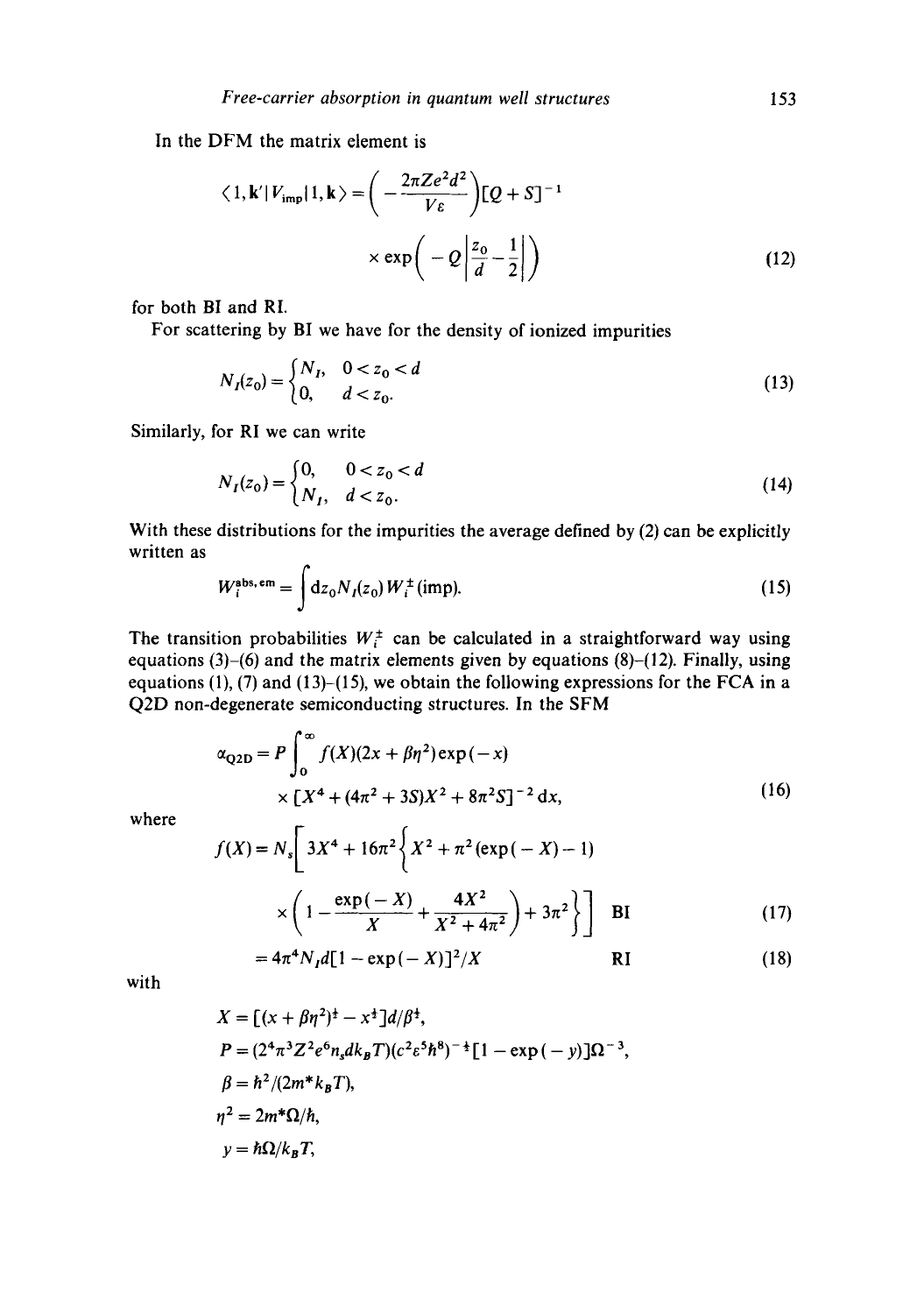154 *N S Sankeshwar, S S Kubakaddi and B G Mulimani* 

and  $N_s$  is the surface density of the ionized impurities. For the DFM we obtain

$$
\alpha_{\text{Q2D}} = 2^{-2} P \int_0^\infty g(X) (2x + \beta \eta^2) \exp(-x) [X(X + S)^2]^{-1} dx, \tag{19}
$$

where

$$
g(X) = 2Ns[1 - \exp(-X)] \quad \text{BI}
$$
 (20)

$$
= N_t d \exp(-X). \qquad \qquad \text{RI} \tag{21}
$$

Using (16) and (19) FCA can be evaluated, numerically, as a function of  $\Omega$ , d and T.

#### 2.2 *Q1D quantum well structures*

Assuming a cylindrical geometry for a wire of radius  $a$  and length  $L$ , the eigenfunctions and eigenvalues for the electrons are (Lee and Spector 1983)

$$
\psi_{nlk}(\mathbf{r}) = \frac{\exp(ikz)\exp(i l\theta)J_{l}(k_{nl}r)}{(\pi a^{2}L)^{\frac{1}{2}}J_{l+1}(k_{nl}a)}
$$
  
1 = 0, 1, 2, 3, ..., n = 1, 2, 3, ... (22)

and

$$
E_{nik} = (\hbar^2/2m^*)(k^2 + k_{nl}^2)
$$
 (23)

respectively, where  $k$  is the wavevector of the electron along the  $z$  direction, that is, the length of the wire,  $J_i(x)$  is the Bessel function of the first kind of order l, and  $k_{ni}$  is related to the *n*th zero of the Bessel function of order *l*, that is  $k_{ni} = x_{ni}/a$  where  $J_i(x_{ni}) = 0$ .

For the energy spectrum given by (23) the distribution function, in the nondegenerate case, can be shown to be

$$
f_{nlk} = \left(\frac{2\pi^3}{m^*k_BT}\right)^{\dagger} \left(\frac{hn_e a^2}{\delta}\right) \exp\left(-\frac{\hbar^2 k_{nl}^2}{2m^*k_BT}\right) \exp\left(-\frac{\hbar^2 k^2}{2m^*k_BT}\right),\tag{24}
$$

where

$$
\delta = \sum_{n,l} \exp\bigg(-\frac{\hbar^2 k_{nl}^2}{2m^* k_B T}\bigg)
$$

and  $n_e$  is the carrier concentration.

As in the case of Q2D systems we assume the electrons to be confined to their lowest quantum state  $(l = 0, n = 1)$ . The matrix elements of the electron-photon interaction can be written as

$$
\langle 1 \ 0 \ \mathbf{k'} | H_{\rm rad} | 1 \ 0 \ \mathbf{k} \rangle = -\frac{e\hbar}{m^*} \left( \frac{2\pi\hbar n_0}{\varepsilon \Omega V} \right)^{\frac{1}{2}} \mathbf{e} \cdot \mathbf{k} \, \delta_{\mathbf{k}, \mathbf{k}}.
$$

Since in a very thin wire the electrons in their lowest quantum state are essentially confined along the axis of the wire, the electron probability density which enters the matrix elements for impurity interaction can be approximated by a delta function as far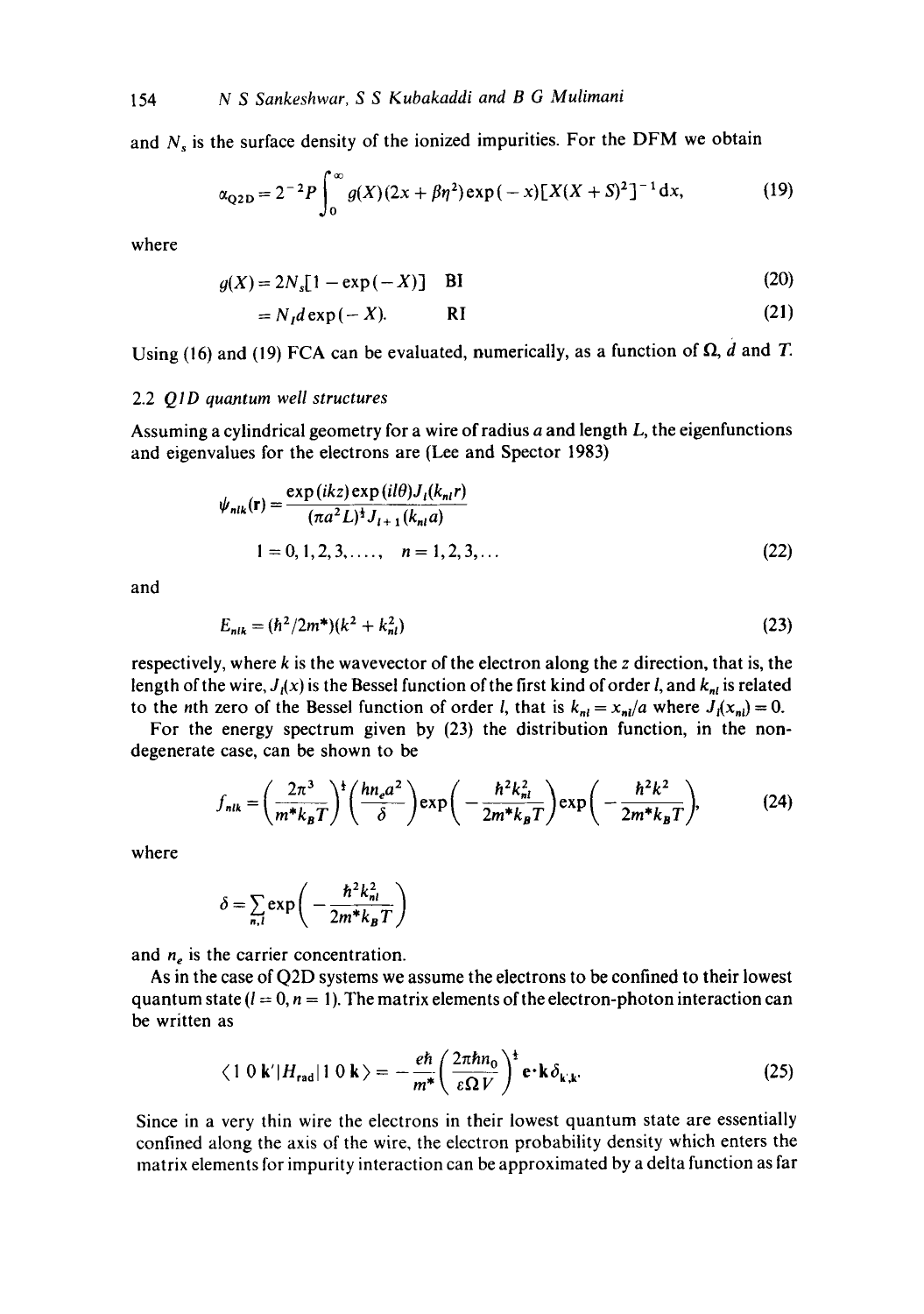as their motion transverse to the axis of the wire is concerned (Lee and Spector 1983). With this assumption the matrix elements for the unscreened Coulomb potential of an ionized impurity of charge *Ze* located at a distance R away from the axis of the wire, are given by

$$
\langle 1 \ 0 \ k'|V_{\rm imp}|1 \ 0 \ k \rangle = [-Ze^2/(2\pi\epsilon L)]K_0(qR), \tag{26}
$$

where  $K_n(x)$  is the modified Bessel function of the second kind of order n, and  $q = |{\bf k} - {\bf k}'| = 2k$ .

A proper treatment of screening involves evaluation of complicated integrals (Lee and Spector 1985). To a first approximation, in order to understand the role of impurities, earlier workers considered the scattering of electrons by either unscreened ionized impurities (Lee and Spector 1983) or assumed the Coulomb interaction to be screened by the static dielectric constant of the material (Brown and Spector 1986). However, in the simplest approximation, we can incorporate (Lee and Vassell 1984) the effect of screening by replacing  $\varepsilon$  in (26) by  $\varepsilon \varepsilon_{TF}$  where  $\varepsilon_{TF}$  is the dielectric function for a 1D system obtained using Thomas-Fermi approximation

$$
\varepsilon_{\rm TF} = 1 + \left[ (4\pi n_l e^2)/(k_B T \varepsilon) \right]
$$

with  $n_l$  being the electron density per unit length.

For scattering from BI, we assume that the density of ionized impurities is uniform inside the wire and is a function of only the distance  $R$  and vanishes outside

$$
N_I(R) = \begin{cases} N_I, & R < a \\ 0, & R > a. \end{cases} \tag{27}
$$

In the case of scattering by RI, the impurity density vanishes inside the wire and is uniformly distributed outside the wire

$$
N_I(R) = \begin{cases} 0, & R < a \\ N_I, & R > a. \end{cases} \tag{28}
$$

For these distributions the impurity averages of transition probabilities can be expressed as

$$
W_i^{\text{abs, em}} = \int \mathrm{d}^3 R N_I(R) \, W_i^{\pm} \,. \tag{29}
$$

Now the FCA coefficient can be evaluated as in the case of Q2D systems. We obtain

$$
\alpha_{\text{Q1D}} = (2\pi)^{-\frac{1}{2}} P_1 \int_0^\infty f(\mu) (x^2 + 4a^2 \eta^2)^{-\frac{1}{2}} \exp(-\beta x^2 / (4a^2)) \, dx,\tag{30}
$$

where

$$
f(\mu) = 1 - \mu \quad \text{BI},\tag{31}
$$

$$
=\mu \qquad \text{R1},\tag{32}
$$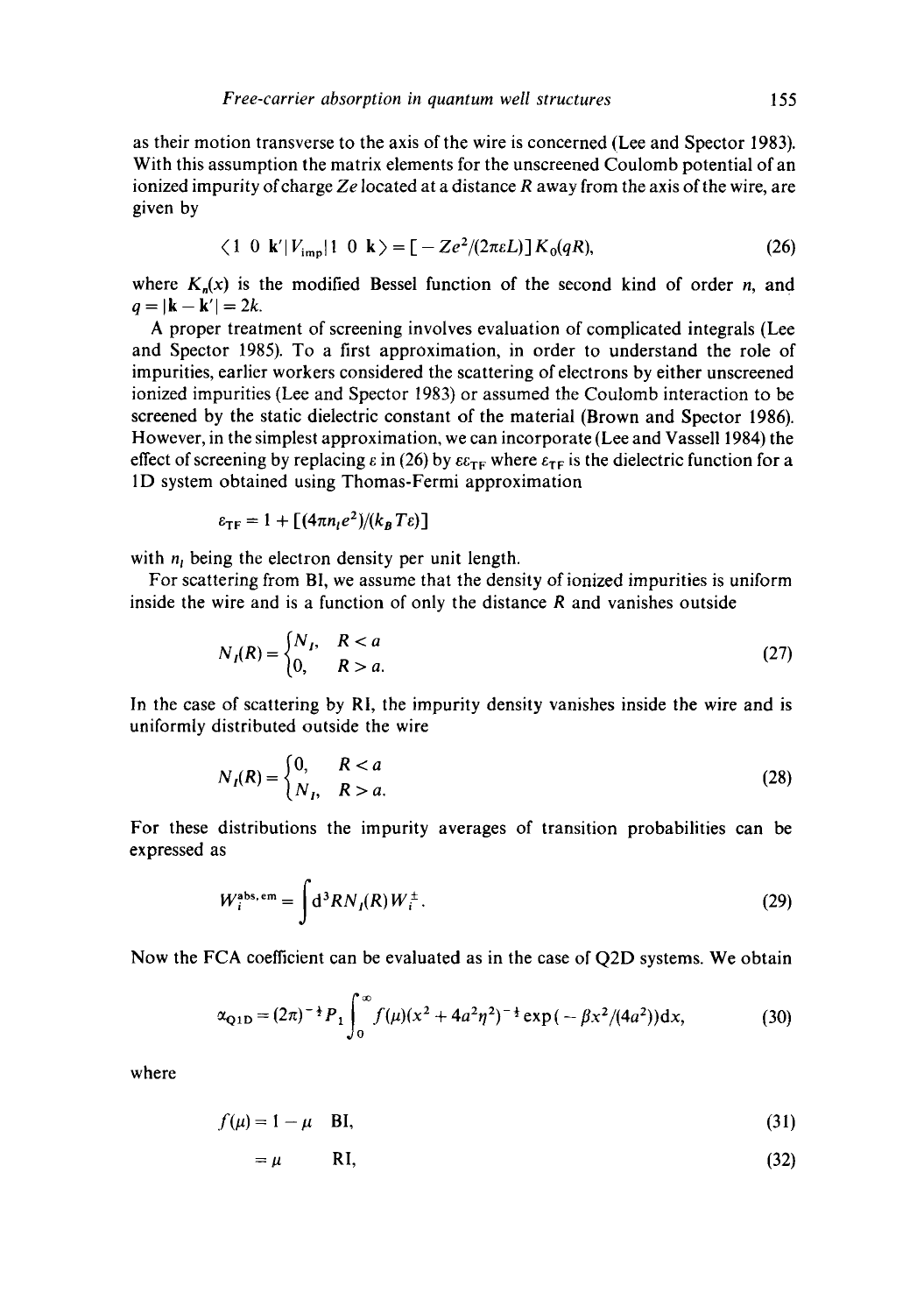with

$$
\mu = x^2 \{ K_1^2(x) - K_0^2(x) \}
$$

and

$$
P_1 = (Z^2 e^6 N_I n_e) (\hbar^2 c^2 \varepsilon^5 m^{*3} k_B T)^{-\frac{1}{2}} \Omega^{-3} [1 - \exp(-y)].
$$

Expression (30) can be considerably simplified in the limit  $ka <$  < 1. This condition is just that the de Broglie wavelength of the carriers is greater than the radius of the wire and equivalent to the EQL (Lee and Spector 1983). In this limit we obtain the following analytical expression for FCA:

$$
\alpha_{\text{Q1D}} = (2^3 \hbar^7 \varepsilon^5 \Omega^7 c^2 m^*)^{-\frac{1}{2}} (Z^2 e^6 N_I n_e a^2 k_B T) [1 - \exp(-y)] I_1,\tag{33}
$$

where

$$
I_1 = \{C + \ln(\beta/a^2)\} \{C + \ln(\beta/a^2) - 4\} + \pi^2/2
$$
 \t\t\t\tBI \t\t\t(34)

$$
= 2(\beta/a^2) - \left[ \left\{ C + \ln(\beta/a^2) \right\} \left\{ C + \ln(\beta/a^2) - 4 \right\} + \pi^2/2 \right] \quad \text{RI} \tag{35}
$$

with  $C = 0.577215$ , the Euler's constant.

# **3. Results and discussion**

We have performed calculations of FCA coefficient in Q2D and Q1D systems at 77 K for parameters characteristic of GaAs in bulk. The values for the various quantities used are:

$$
m^* = 0.07 m_e, \quad \varepsilon = 11.56;
$$
  
Q2D:  $N_I = 10^{17} \text{ cm}^{-3}$ ,  $N_s = 10^{11} \text{ cm}^{-2}$  and  $n_s = 1 \times 10^{10} \text{ cm}^{-2}$ ,  
 $5 \times 10^{10} \text{ cm}^{-2}$ .  
Q1D:  $n_e = N_I = 10^{16} \text{ cm}^{-3}$ .

Figure 1 shows the variation of  $\alpha_{\rm O2D}$ , calculated using SFM (equation (16)), with photon frequency  $\Omega$ . From the figure it can be seen that  $\alpha_{02D}$  decreases with increase of  $\Omega$ . For the values of layer thicknesses used, the contribution to FCA from background impurity scattering (BIS) is seen to be greater than that from remote impurity scattering (RIS). Curves 1, 2, 3 and 4, in each case, show the variation of absorption with surface carrier density  $n_s$  in the layer and with layer thickness d. In both cases, for a particular frequency, FCA increases with decrease of d. However, in both cases, for a particular frequency, FCA increases with increase of  $n_{\rm v}$ .

In figure 2 we have plotted  $\alpha_{02D}$ , for the DFM (equation (19)), as a function of  $\Omega$ . The behaviour of FCA is similar to that for SFM.

In figure 3 we have plotted  $\alpha_{01D}$  as a function of  $\Omega$  for both the BIS and RIS cases. Curves I and 2, in each set, correspond to the values calculated using the exact equation (30). The broken curves have been plotted for  $a = 50~\text{\AA}$  using (33) obtained under the approximation  $ka \ll 1$ . From the figure it is seen that FCA decreases with  $\Omega$ . For BI it increases with a, the radius of the wire. However, in the case of RI it decreases with the

156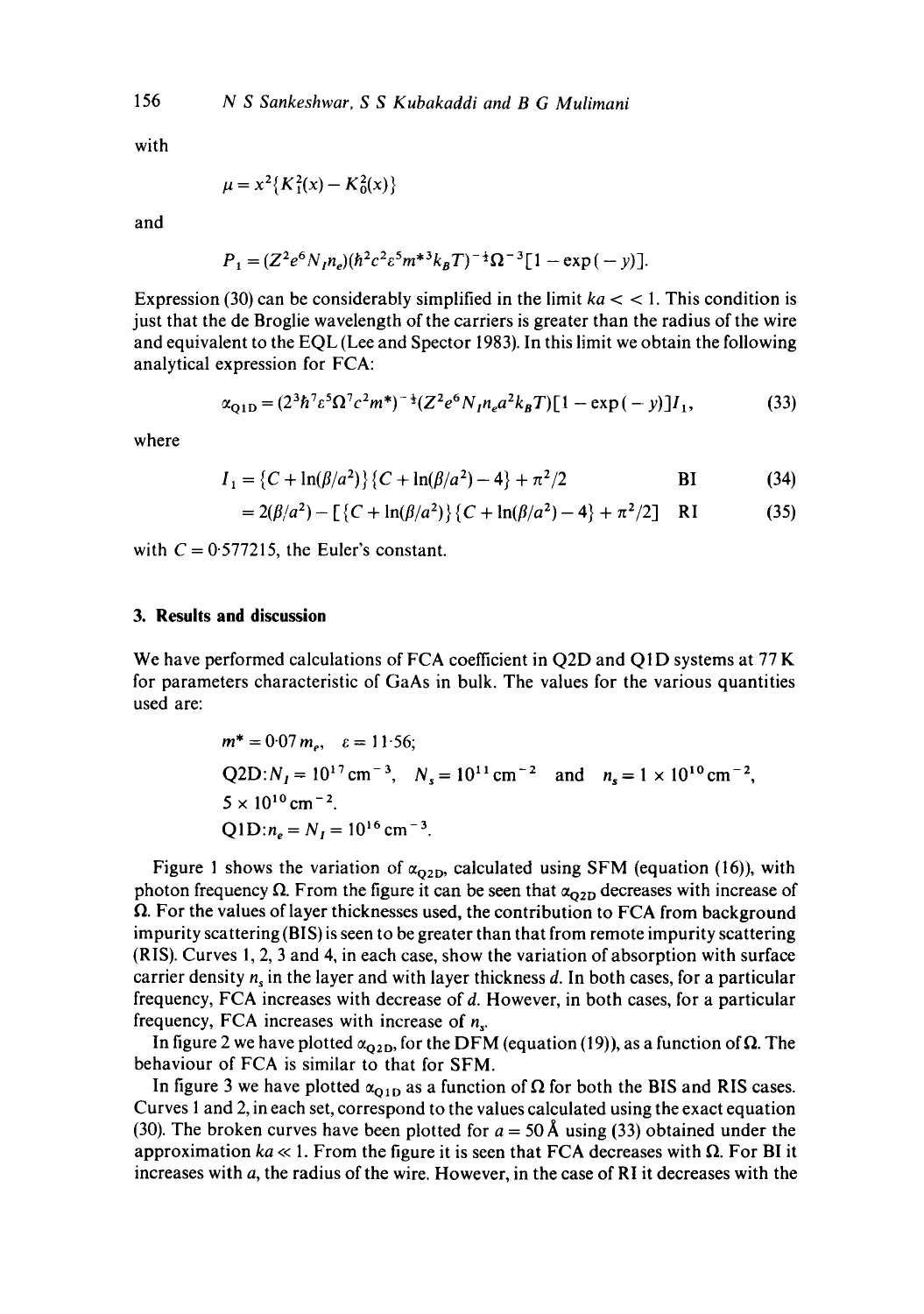

l=, t., Figure 1. Free-carrier absorption for background and remote impurity scattering<br>is shown in Q2D system in sine function model as a function of photon frequency<br>at  $T = 77$  K. Curve 1:  $n_a = 1 \times 10^{10}$  cm<sup>-2</sup>,  $d = 100$  Å; c ==Q t.~ **ga~. o bsorpt**<br>
in sine<br>  $= 1 \times 1$ <br>  $\frac{1}{1} \times 1$  $E$   $\frac{1}{2}$   $\frac{1}{2}$   $\frac{1}{2}$  .  $E$ **E** ..~ ~ -,~ -~



س بہ *ب*≺ وب ដូទ្រី់ ខ្  $\frac{1}{9}$  $\frac{1}{9}$  $\frac{1}{5}$  $\frac{1}{5}$  $\frac{1}{5}$  $\frac{1}{5}$ ,~'= E Figure 2. Free-carrier absorption for background and remote impurity scattering " = " e- **~** '7- ~-~" t-- ,~ **.**  .<br>E 3 = <del>4 +</del>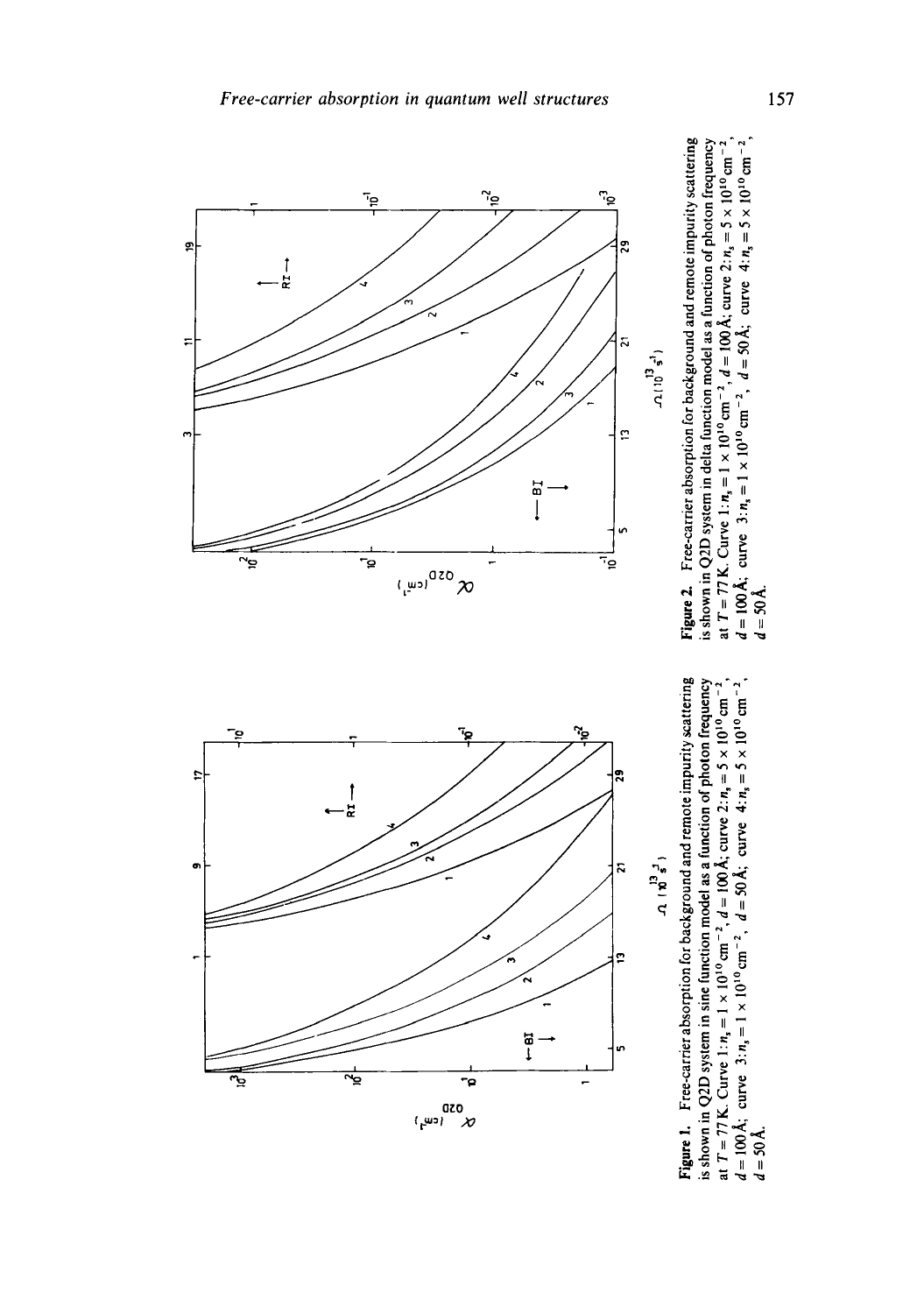

**Figure 3. Free-carrier absorption for background and remote impurity scattering is shown**  in Q1D system as a function of photon frequency at  $T = 77$  K and  $a = 25$  Å (curve 1) and 50 Å (curve 2). The broken curves (equation (33)) refer to  $a = 50$  Å.

**increase of a. The effect of incorporation of screening, as discussed earlier, via**  replacement of  $\epsilon$  by  $\epsilon \epsilon_{TF}$  will be to reduce the FCA. The behaviour of FCA with photon **frequency is not expected to alter.** 

The values of  $\alpha_{\text{Q2D}}$  and  $\alpha_{\text{Q1D}}$  due to impurity scattering can be compared with those due to acoustic phonon scattering. For  $T = 77$  K,  $\Omega = 9 \times 10^{13}$  s<sup>-1</sup> and deformation potential constant  $E_d = 7$  eV we obtain  $\alpha_{0.2D} = 9.24$  cm<sup>-1</sup> for  $d = 100$  A (Spector 1983) and  $\alpha_{01D} = 3.29 \text{ cm}^{-1}$  for  $a = 50 \text{ Å}$  (Kubakaddi and Mulimani 1985b). Also, we can **compare the results with those due to impurity scattering in bulk semiconductor. For**  example, for  $\Omega = 9 \times 10^{13}$  s<sup>-1</sup>,  $T = 77$  K and the values of parameters used in the calculations the value of  $\alpha$  in bulk semiconductor (Fan 1956) is  $5.42 \times 10^{-2}$  cm<sup>-1</sup>.

**In conclusion, we have studied the behaviour of FCA coefficient due to scattering by background and remote impurities in Q2D and Q ID semiconducting quantum well structures as a function of photon frequency and well width. It would be interesting to see the experimental results for FCA in these structures to test the predictions of the present work.** 

### **Acknowledgements**

**We would like to thank Prof. M I Savadatti for his interest in the work. One of the authors (NSS) in thankful to UGC (India) for financial support.**